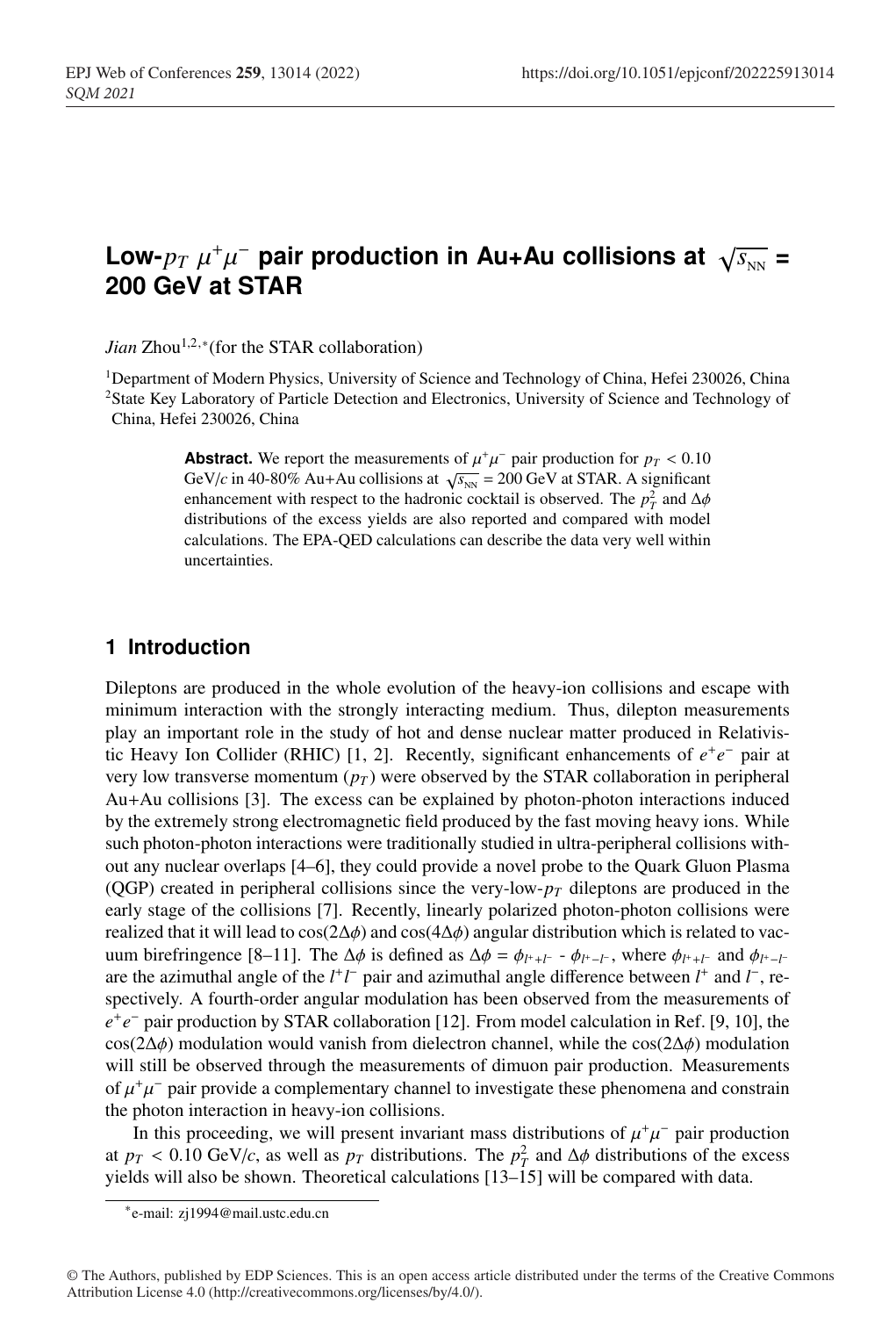# **2 Experiment and analysis**

Data are collected by the STAR in the year 2014 and about 800 million Au+Au minimumbias (MB) good events have been used. In this analysis, the main sub-detectors used are the Time Projection Chamber (TPC) [16] and the Time of Flight (TOF) [17] detectors. The TPC is the main detector for tracking, and it can also measure the ionization energy loss  $\left(\frac{dE}{dx}\right)$ to provide particle identification. The TOF is used to identify particles by measuring the velocity. By combining the TPC and TOF, the muon can be identified at low momentum. The like-sign technique is used to estimate the combinatorial background, while the mixedevent technique is used to correct for the acceptance difference effect. After subtracting background from unlike-sign distribution, the raw signal can be obtained. Then the raw signal will be corrected for the detector inefficiency. Finally, a Monte-Carlo simulation is applied to evaluate the hadronic cocktail contribution [3].

# **3 Results and discussion**



Figure 1: (color online) The  $\mu^+\mu^-$  invariant mass spectra in Au+Au collisions at  $\sqrt{s_{\text{NN}}}$  = 200 GeV for pair  $p_T < 0.10$  GeV/*c* in different centrality bins compared to the hadronic cocktail. The vertical bars on data points depict the statistical uncertainties and the systematic uncertainties are shown as gray boxes. Left: 60-80% centrality bins. Right: 40-60% centrality bins.

Figure 1 shows the  $\mu^+\mu^-$  invariant mass spectra with the fiducial acceptance  $(0.18 < p_{\mu} < 0.30 \text{ GeV}/c, |\eta_{\mu}| < 0.8, |\mathcal{Y}^{\mu\mu}| < 0.8)$  in Au+Au collisions at  $\sqrt{s_{\text{NN}}} = 200 \text{ GeV}$  for pair  $p_T < 0.10$  GeV/*c* for 60-80% (left panel) and 40-60% (right panel) centrality bins, respectively. The invariant mass concentrates between  $0.4$  and  $0.64 \text{ GeV}/c^2$  and a significant enhancement is observed with respect to the hadronic cocktail. The enhancement factor for centrality 60-80% is larger than that in semi-peripheral (40-60%) collisions. As shown in Fig. 2, the  $\mu^+\mu^-$  excess mass spectra (data - cocktail) can be obtained after removing the hadronic cocktail contribution from the inclusive pair production at very low  $p_T$  ( $p_T < 0.10$  GeV/*c*). Several theoretical calculations of lepton pair (*l*<sup>+</sup>*l*<sup>−</sup>) production from coherent photon-photon interactions in hadronic Au+Au collisions have been proposed in Ref. [15]. The excess yields are found to be consistent with EPA-QED calculations [15] within uncertainties in different centrality bins.

Figure 3 shows the *p<sub>T</sub>* distributions of  $\mu^+\mu^-$  pair in Au+Au collisions at  $\sqrt{s_{NN}}$  = 200 GeV for mass region between 0.4 and 0.64 GeV/*c*<sup>2</sup> in different centrality bins. The significant enhancement is found to concentrate below  $p_T \approx 0.10 \text{ GeV}/c$ . When  $p_T > 0.10 \text{ GeV}/c$ , the hadronic cocktail can describe the data reasonably. The enhancement at low  $p<sub>T</sub>$  is the evidence of photon production in hadronic heavy-ion collisions from the measurements of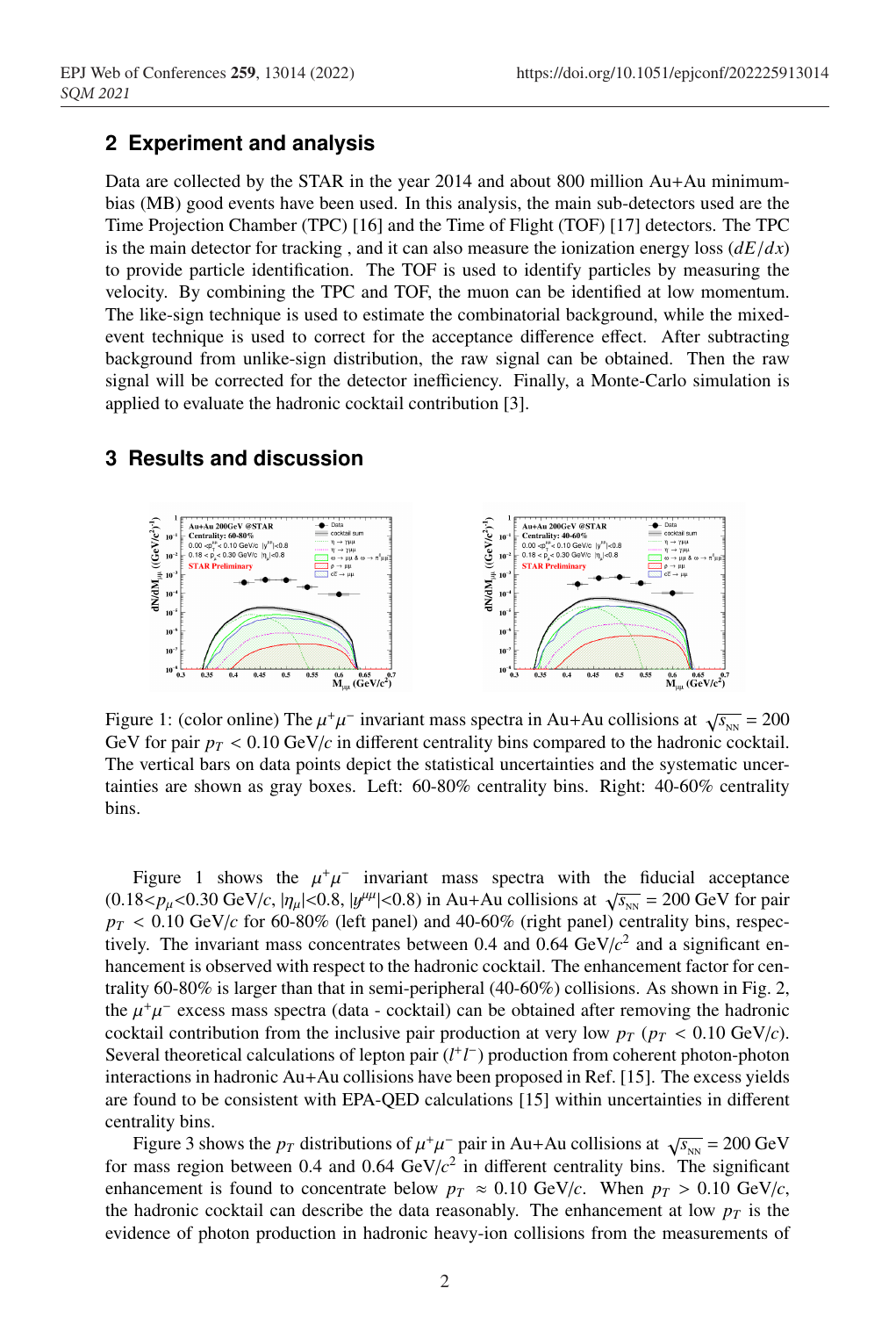Figure 2: (color online) The  $\mu^+\mu^-$  excess mass spectra (data - cocktail) in Au+Au collisions at  $\sqrt{s_{NN}}$  = 200 GeV for pair  $p_T$  < 0.10 GeV/*c* in different centrality bins compared to the model calculations.



the dimuon channel. Two types of theoretical models in Ref. [15] are also compared to the results. In order to ensure the yields of data and model calculations are consistent in the same acceptance, these models are multiplied by a scale factor. The EPA-QED calculation is compatible with the data at very low  $p_T$  ( $p_T < 0.10$  GeV/*c*), while the EPA calculation [15] can not describe the data very well.



Figure 3: (color online) The  $p_T$  distributions of  $\mu^+\mu^-$  pair in Au+Au collisions at  $\sqrt{s_{NN}} = 200$ GeV for mass region between 0.4 and 0.64  $GeV/c^2$  in different centrality bins compared to the model calculations. The gray bands depict the systematic uncertainties of the cocktails. Left: 60-80% centrality bins. Right: 40-60% centrality bins.

Figure 4 shows the  $p_T^2$  distribution of excess yield in the mass region of 0.40-0.64 GeV/ $c^2$ in Au+Au collisions for 60-80% centrality bin. The EPA and EPA-QED calculations are also shown in Fig. 4 as dotted and solid lines respectively. The EPA-QED curve can describe the data very well, while the EPA calculation overshoots the data at low  $p_T^2$ . The  $\sqrt{< p_T^2>}$ , which characterizes the  $p_T$  broadening, is also calculated for both data and theoretical calculations. The  $p_T$  broadening is consistent with EPA-QED calculation within uncertainties.

Figure 5 shows the acceptance-corrected  $\Delta \phi$  distribution of excess yield in the mass region of 0.40-0.64 GeV/ $c^2$  for pair  $p_T < 0.10$  GeV/ $c$  in 60-80% collisions. EPA-QED calculation is also drawn in this plot.  $\Delta \phi$  distributions are fit to a function which is shown as formula in Fig. 5, where C is a constant,  $A_{2\Delta\phi}$  represents the magnitude of cos(2 $\Delta\phi$ ) modulation and  $A_{4\Delta\phi}$ represents the magnitude of cos(4 $\Delta\phi$ ) modulation. The cos(4 $\Delta\phi$ ) modulation is observed with 3.3 $\sigma$  significance which is consistent the measurements of dielectron channel in Ref. [12]. The cos( $2\Delta\phi$ ) modulation is observed with  $2.3\sigma$  significance.

#### **4 Summary**

In summary, we present the first measurements of photo-produced  $\mu^+\mu^-$  pair production at very low  $p_T$  in non-central Au+Au collisions at  $\sqrt{s_{NN}}$  = 200 GeV. The observed excess is